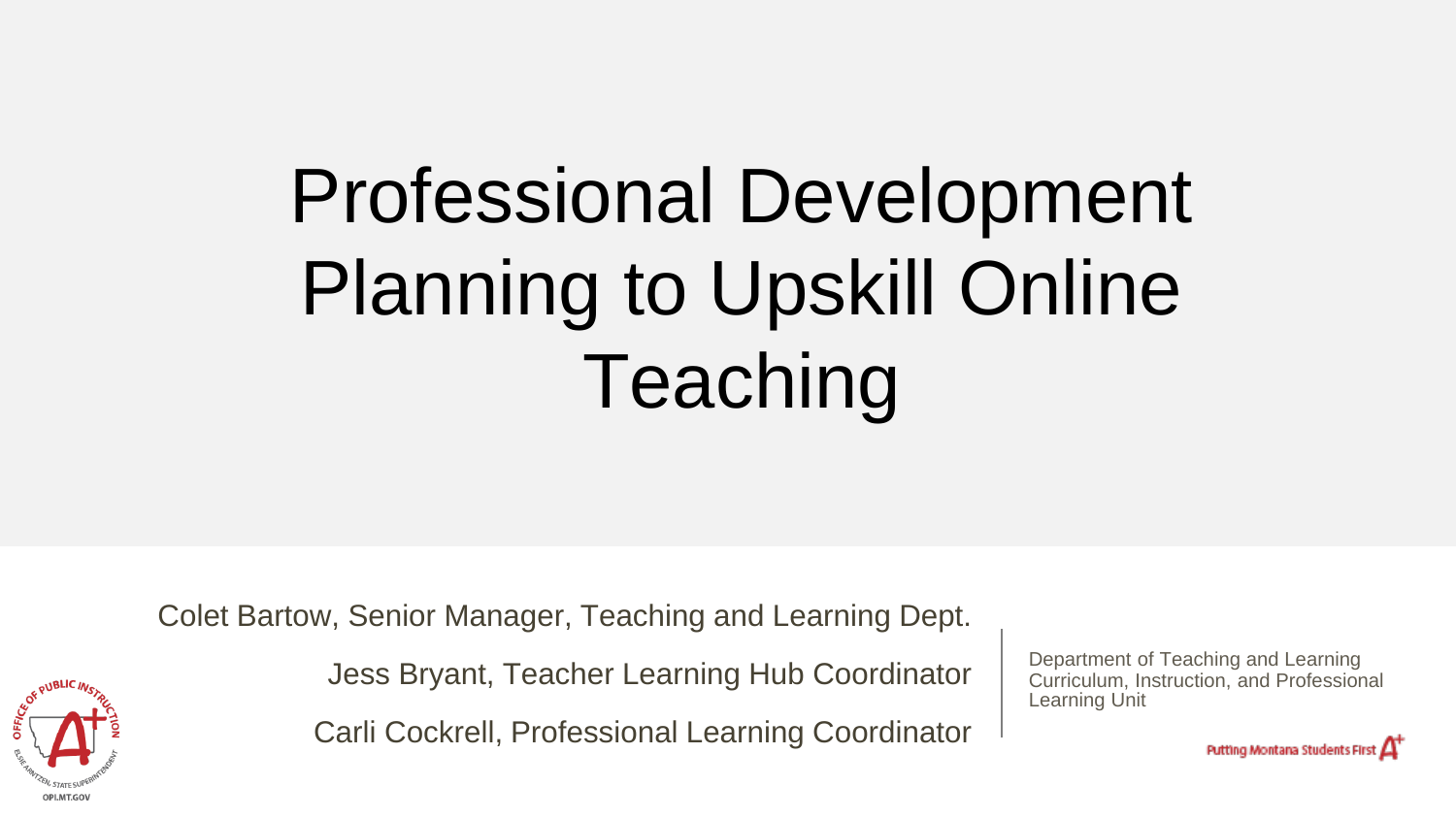# A Little About Us













Putting Montana Students First  $A^*$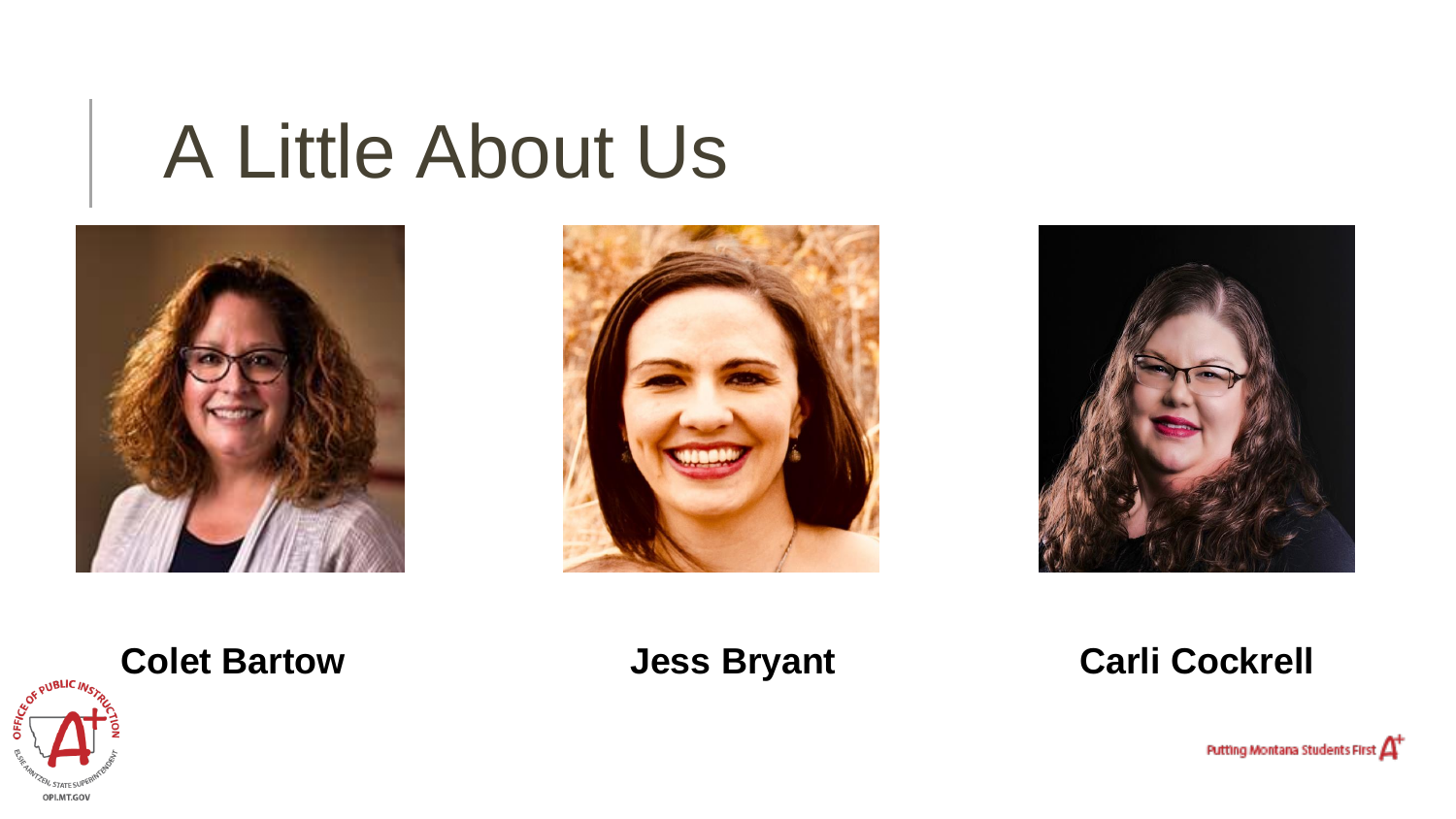



Putting Montana Students First  $A^{\!+}$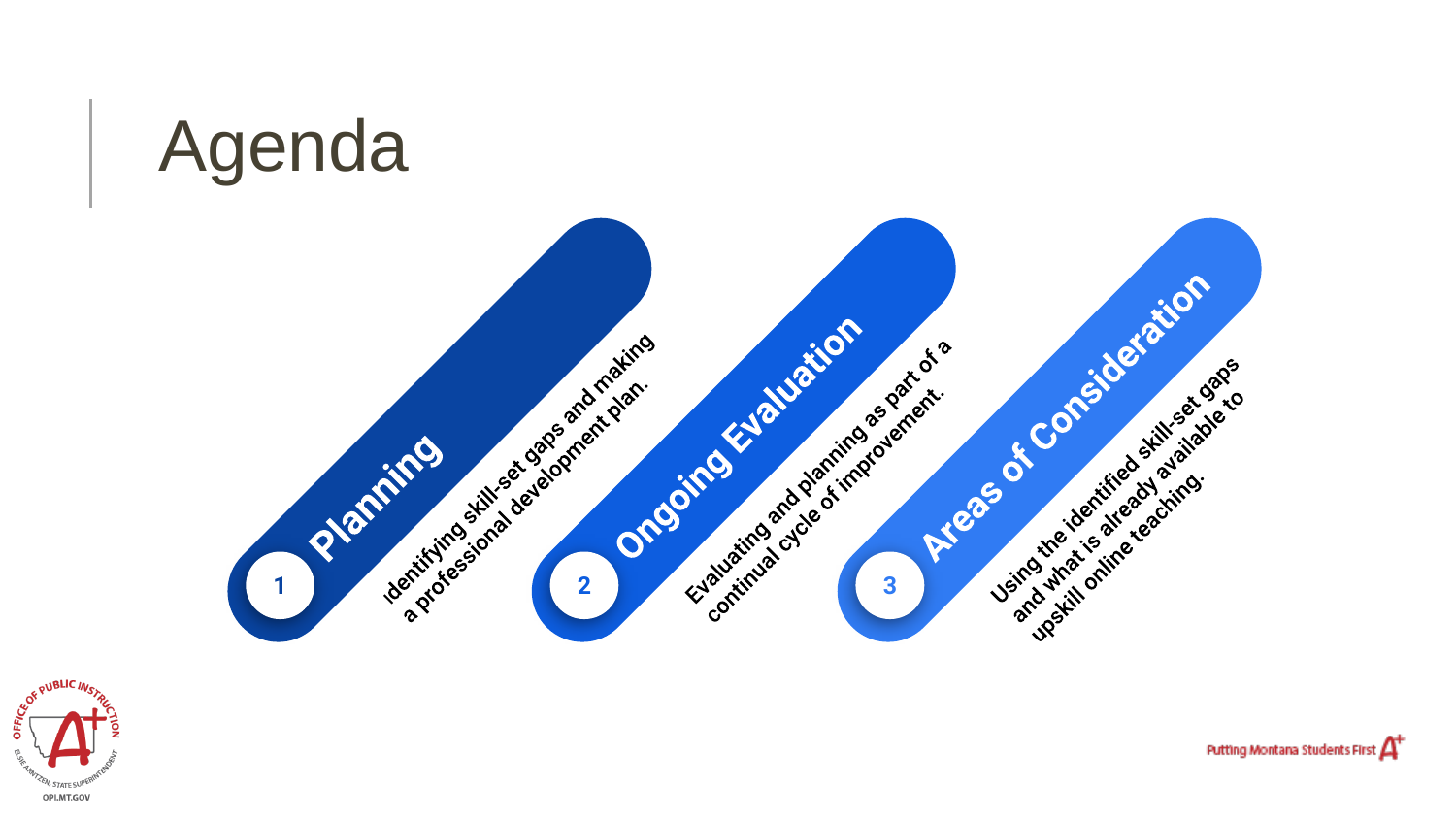## Planning - Step 1: Pick a Platform

Consistent platform and select tools

Easier for...

- students and teacher to learn
- tech team to support
- parents to support their kids
- you to provide PD

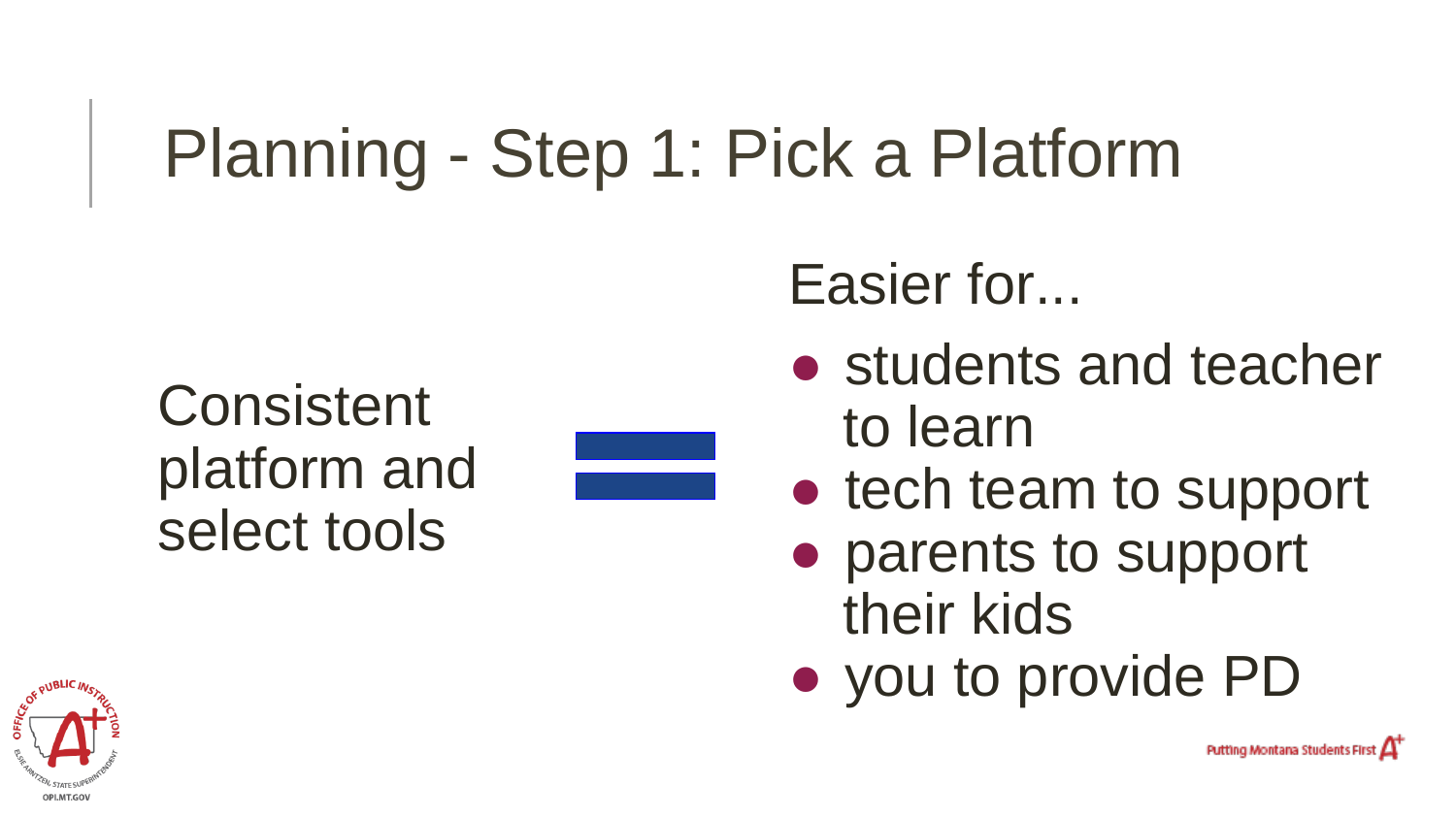### Planning - Step 2: Establish Skill-Set Gaps

#### Assess for identified skills

• What are the gaps?

#### Time is valuable

- Prioritize
- Group similar to in the classroom

#### **[Online Teaching Readiness Survey](https://elearn.sitehost.iu.edu/courses/tos/online-teaching/red/index.html)  [Example from Indiana University](https://elearn.sitehost.iu.edu/courses/tos/online-teaching/red/index.html)**

This survey is for your personal information only. No data are being collected through this form.



 $\mathbb{Q}$  How ready are you to teach online?

#### Technology

- 1. I can easily use Microsoft Office tools such as Word and PowerPoint to create documents.  $\bigcirc$  Yes ○ Sometimes  $\bigcirc$  No
- 2. I can easily perform file management tasks on my computer such as copying, moving, renaming, and deleting files or folders.
	- $\bigcirc$  Yes ○Sometimes  $\bigcirc$  No
- 3. I enjoy conversing with others online through social media or other discussion forums.
	- OUsually ○ Sometimes O No/Have never done this



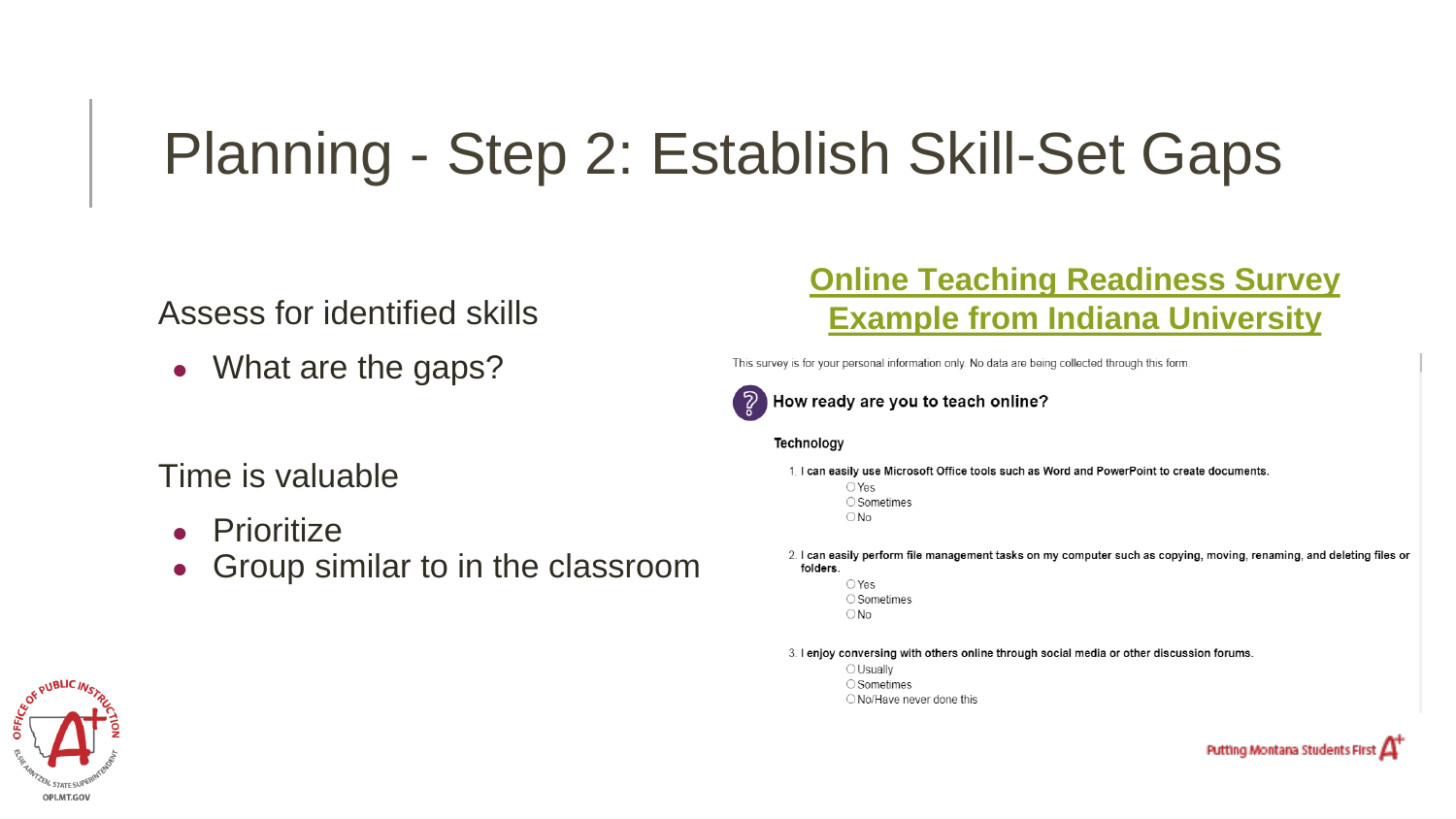### Planning - Step 3: Make a PD Plan

### **Choose Professional Learning Models**

- Peer-coaching groups/mentorships
- Formal instruction
- In-the-moment tutorials and knowledgebases



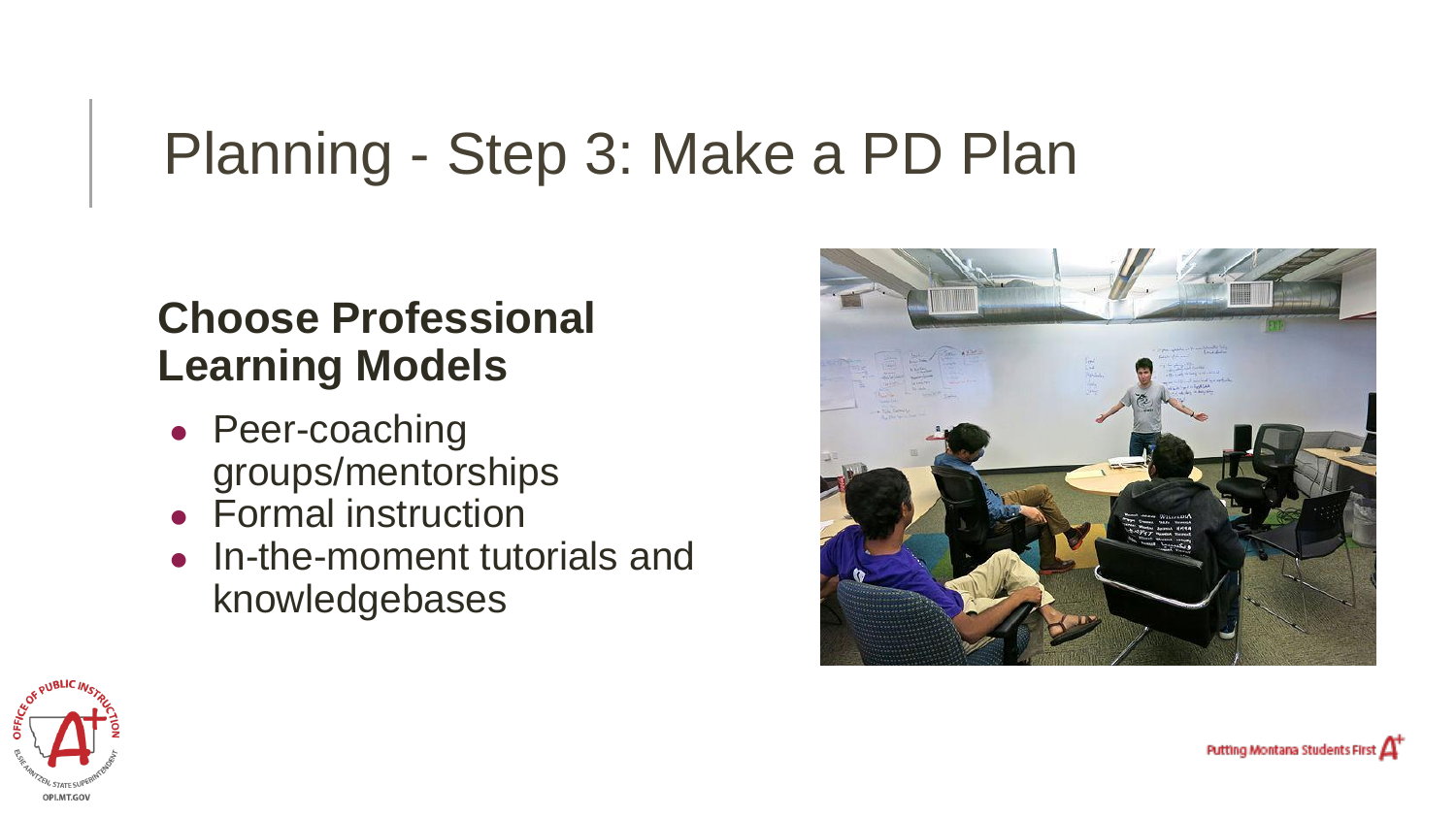### Planning - Step 4: Ongoing Evaluation

### **Plan ahead for routine check-ins**

❏ Is this working? ❏ What supports are needed? ❏ How is morale?





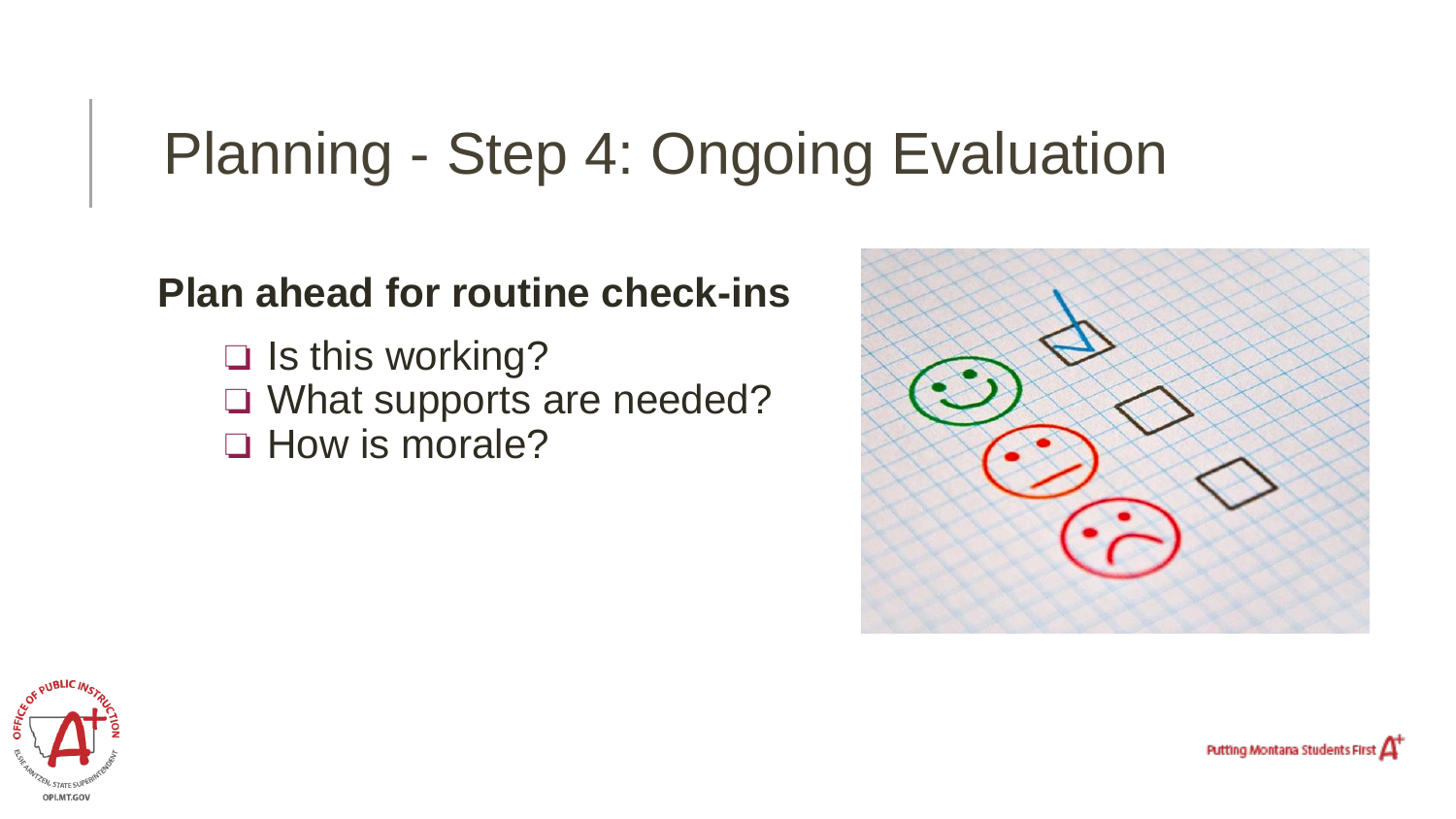### Professional Development - Areas of Need



*How are you going to teach students and parents to use the platform?*



Effective Online Pedagogy



How to support special education, ELs, and specific student populations



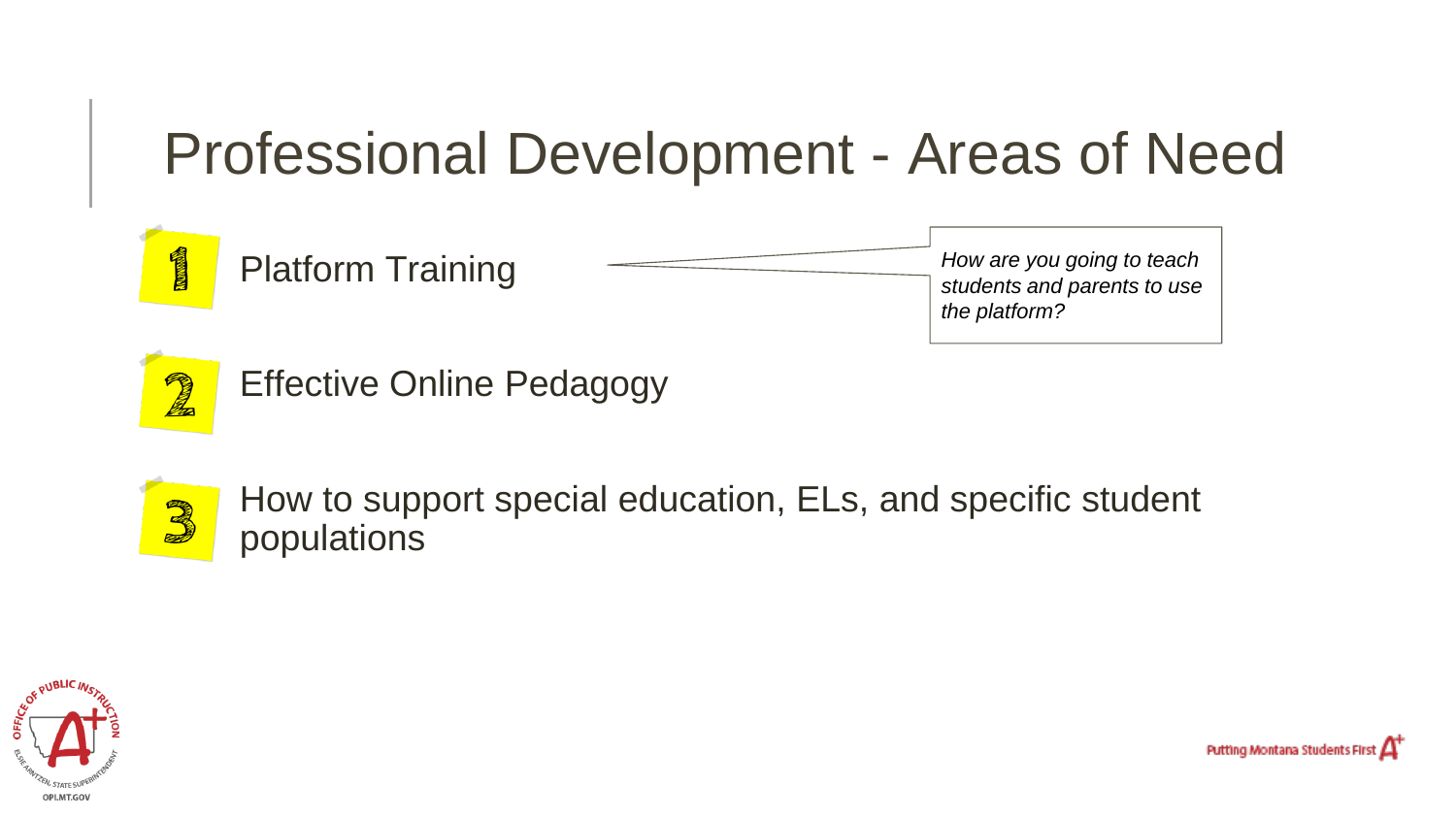# Effective Online Pedagogy

### **Focus on how this transition can help in the long-term!**

- Not a priority in traditional K-12 pre-service education
- Not tool dependent
- Focused on theories, principles, and student-focused instructional design and competencies [\(NSQOL](https://www.nsqol.org/))



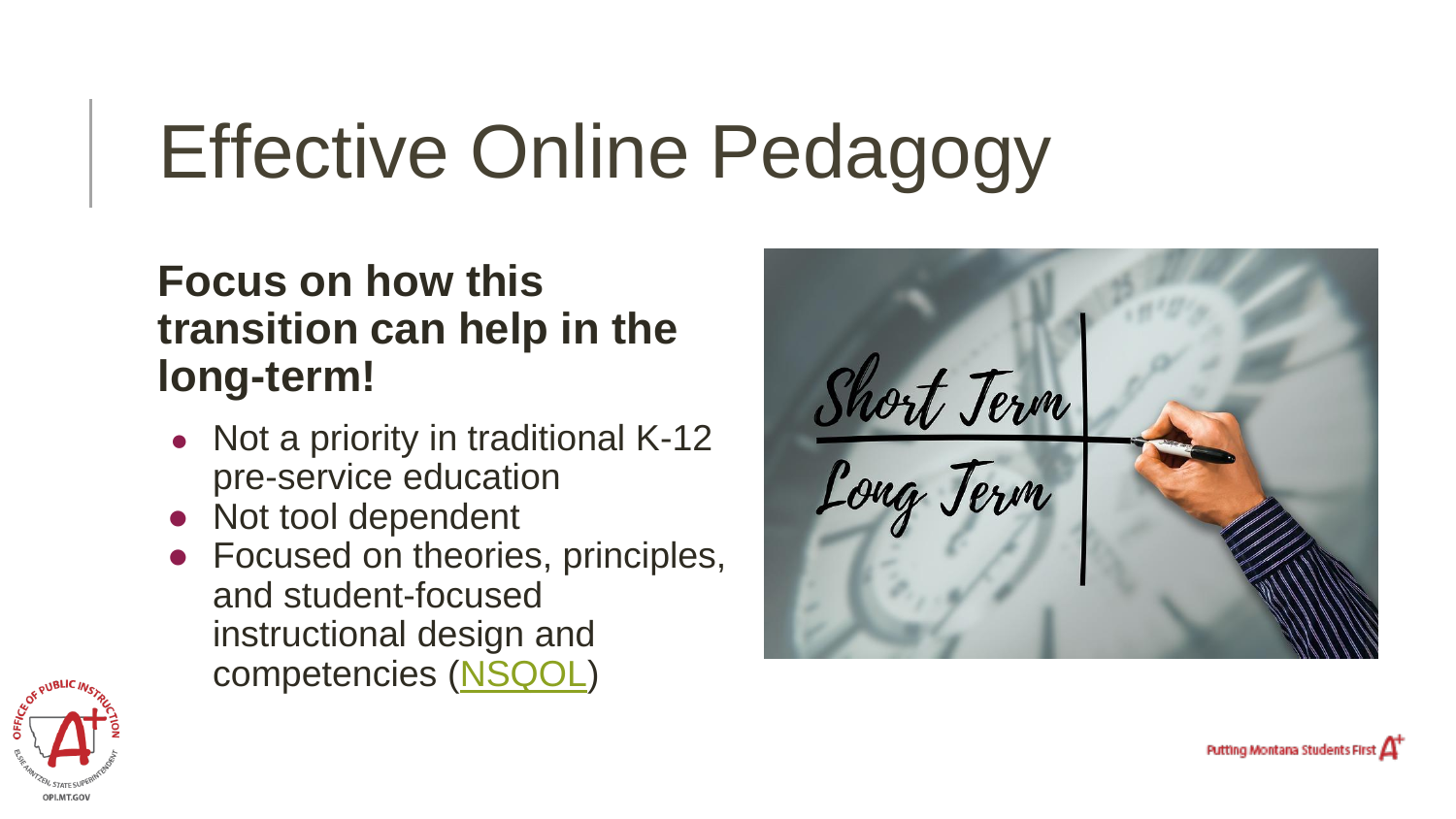# Available PD List



Visit<https://bit.ly/PDUpskill>

Handout is available on the SAM [Virtual Administrators Institute website](https://www.sammt.org/sam-administrators-institute)!



Putting Montana Students First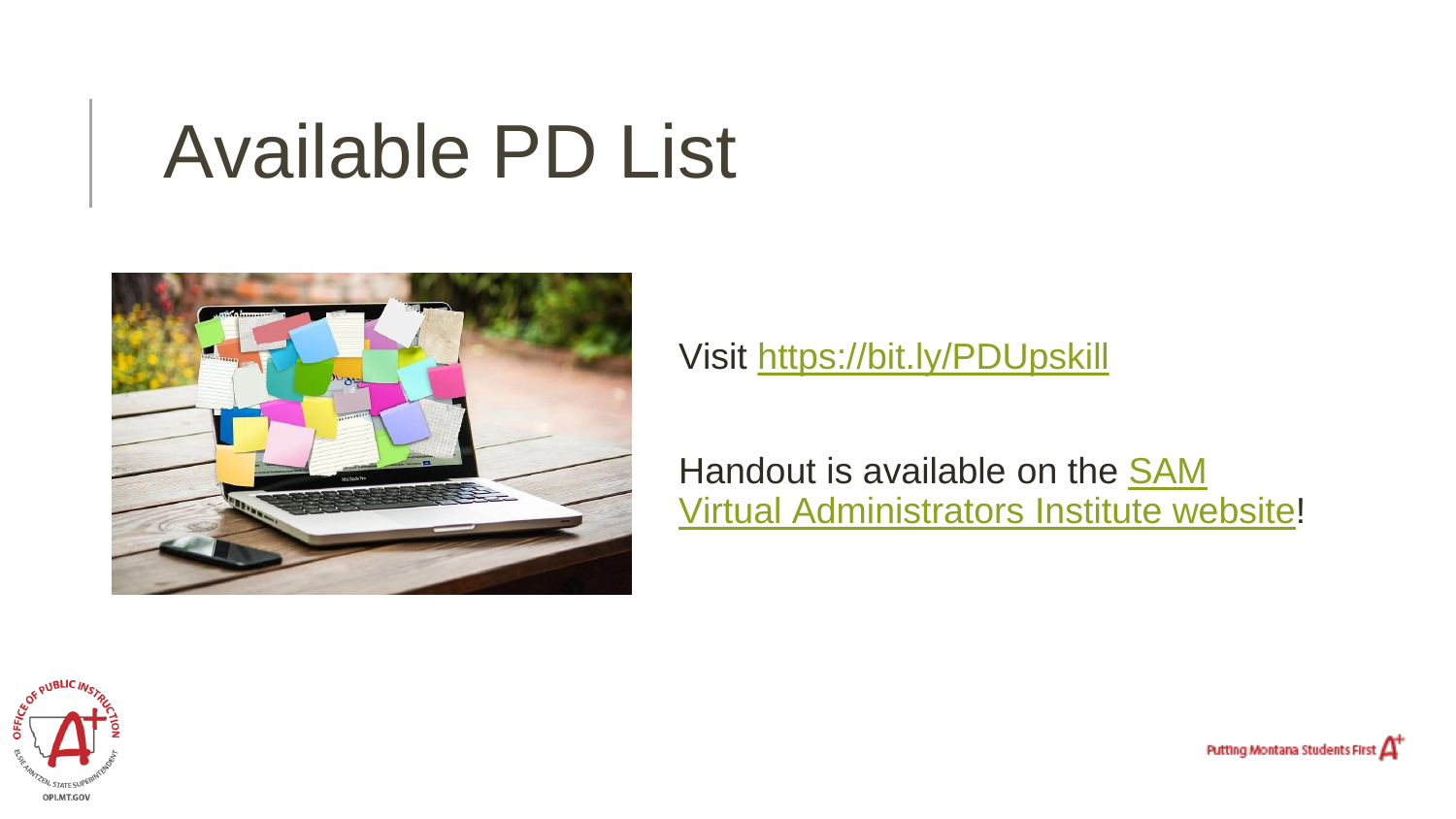# Closing Thoughts

- $\star$  More time upfront = payoff throughout the year
- ★ Sell it to your staff (reuseable!)
- ★ Check in on your teachers
- ★ It won't be perfect that's ok
- ★ Clear communication
- ★ PD autonomy